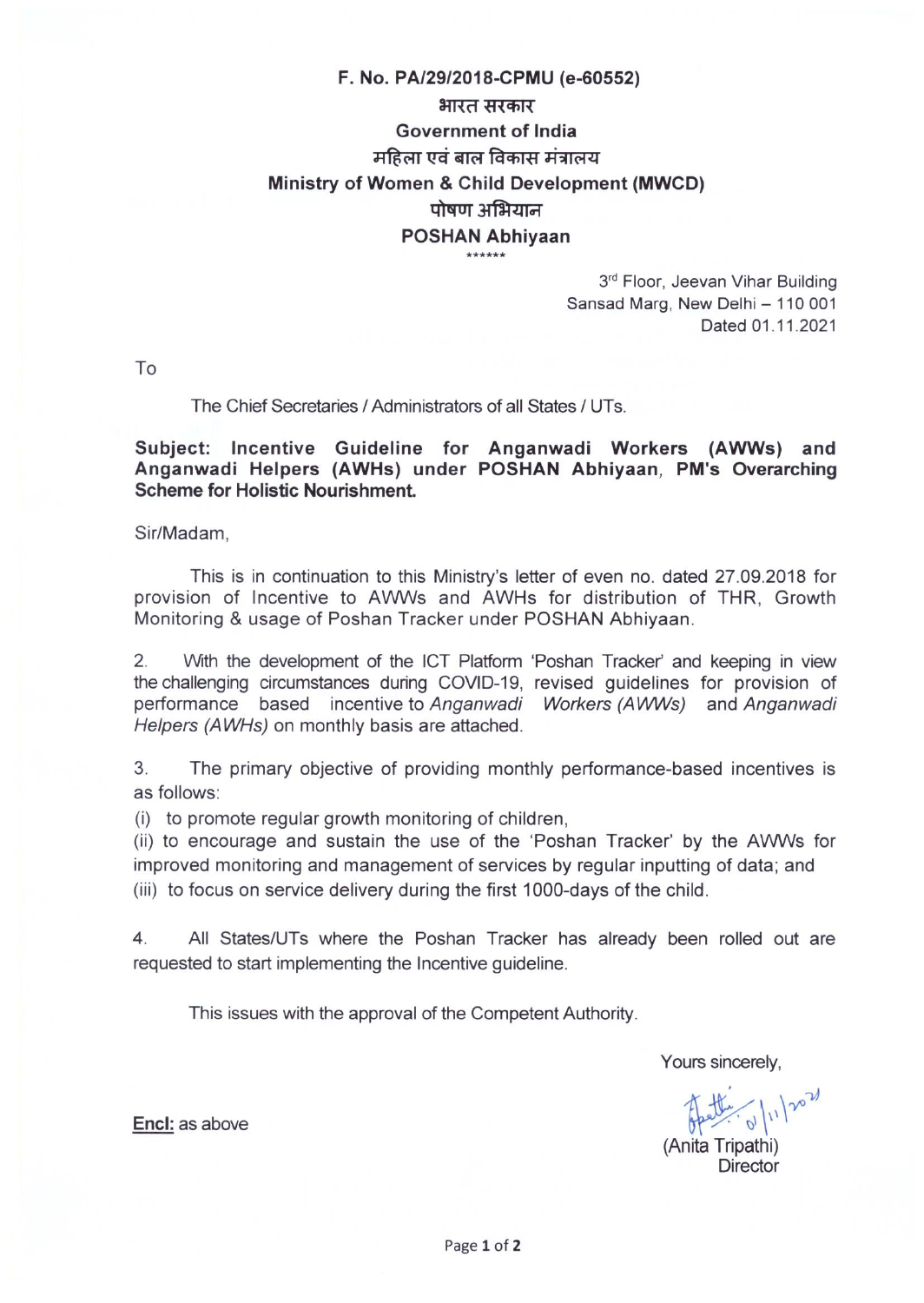$-2-$ 

Copy to:

Principal Secretaries/ Secretaries, Department of Social Welfare / Women & Child Development in all States/UTs of India

Copy for information to:

- 1. PPS to Secretary, MWCD
- 2. PPS to Additional Secretary & Financial Adviser, MWCD
- 3. PPS to Joint Secretary (Poshan), MWCD
- 4. Under Secretary (Poshan), MWCD
- 5. Office Copy / Guard File.

 $\int_{0}^{\frac{1}{2}} dx \cdot \int_{0}^{\frac{1}{2}} dx \cdot \int_{0}^{\frac{1}{2}} dx$ <br>(Anita Tripathi)

(Anita Tripathi)<br>Director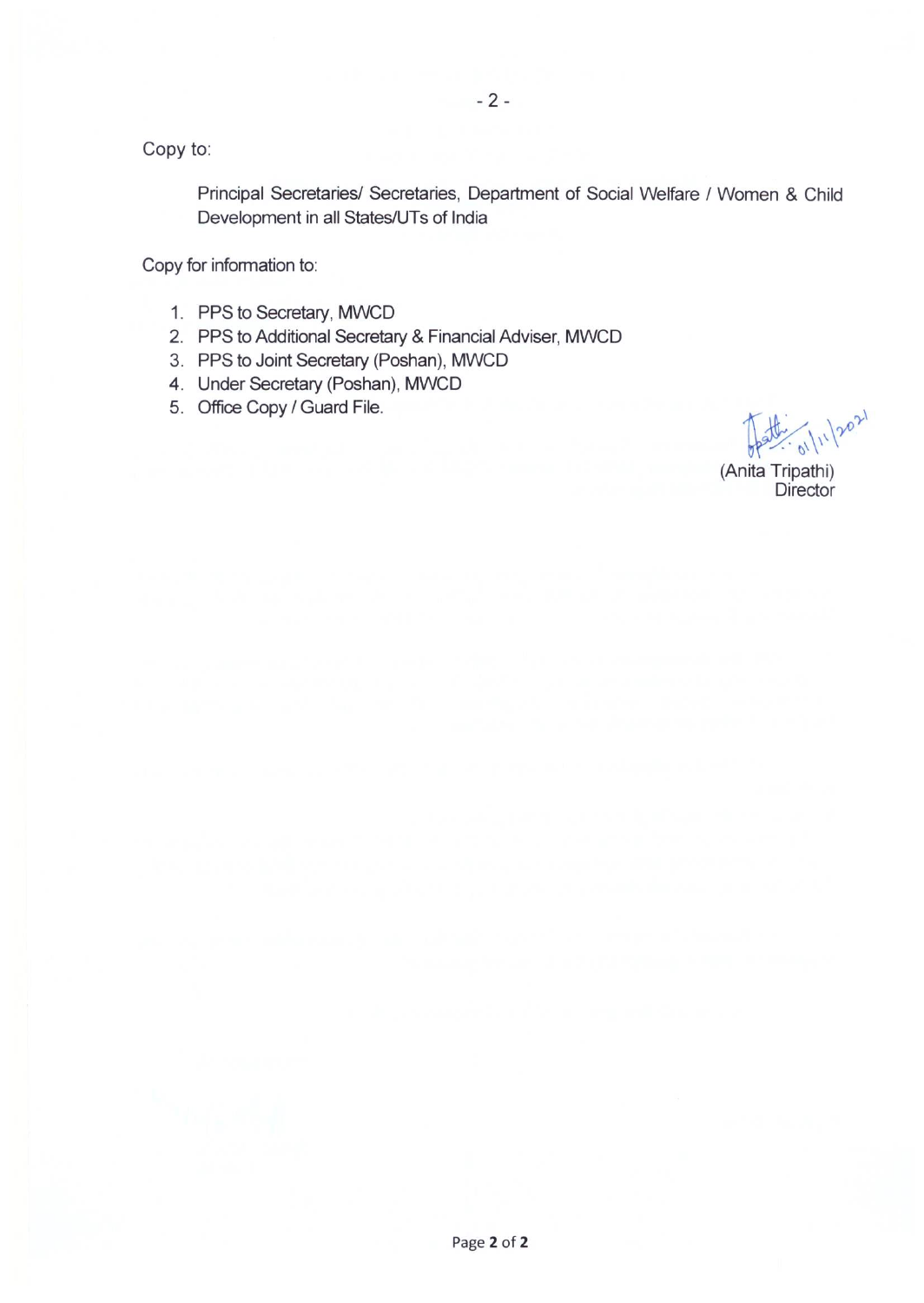## **Guidelines for Performance Incentives under POSHAN Abhiyaan**

### **Monthly Incentives for Anganwadi Workers and Anganwadi Helpers**

#### **1. Background**

POSHAN Abhiyaan aims to reduce malnutrition, through a life-cycle concept, adopting a synergized and result oriented approach. POSHAN Abhiyaan intends to achieve its goals through its components which are ICT Application, Behavioural Change - Jan Andolan, Training and Capacity Building, Convergence, Incentives, Innovations and Grievance Redressal.

One of the major activities under the POSHAN Abhiyaan is to leverage technology for monitoring and improved service delivery for beneficiaries including Pregnant Women, Lactating Mothers and Children (0-6 years). In this direction, a robust ICT platform namely, 'Poshan Tracker' has been developed by this Ministry to ensure real time monitoring of provisioning supplementary nutrition for improving nutritional status of beneficiaries and providing real time information for prompt supervisions and management of services. Vide letter no. PA/175/2019-CPMU (e-74091) dated 15.12.2020, State/ UTs were informed that the Ministry has taken up the development of comprehensive application for addressing all the ICT requirements under POSHAN Abhiyaan. It was further informed that the application is being reviewed and in the meanwhile States/ UTs were requested to leverage the physical register/ RRS for reporting on service delivery provided under Anganwadi Services. Vide letter no. NNM/21/2018-ISSNIP (e-45748) dated 13.01.2021, all States/UTs were requested to advise all Anganwadi Workers (AWWs) to download the new Poshan Tracker App on their phones and ensure that the progress is completed expeditiously. This Ministry vide letter no. PA/29/2018-CPMU-Part(2)(C-91308) dated 05.03.2021 informed to all States/ UTs that guidelines on performance incentives will be framed in due course. However, all AWWs must download the Poshan Tracker App by 15.03.2021 as incentives (in due course) will be linked to downloading of App and expeditious inputting of data. This Ministry's vide letter no. PA/85/2020-CPMU (e-85941) dated 11.09.2020, States/UTs were requested to provide cooked food & THR either at the AWCs (when the State/UT Governments declare it safe to operate) or delivered at home, based on the prevailing local situation, while adhering to health and safety protocols as per the guidelines of MoHFW.

As mentioned above, one of the key program elements of the POSHAN Abhiyaan is incentivizing *Anganwadi Workers* (AWWs) and *Anganwadi Helpers (AWHs)* monthly for optimal delivery of nutrition and health services and supporting behaviour change during pregnancy until the child is two years of age. The primary objective of these monthly performance incentives is as under (i) to promote regular growth monitoring of children (ii) to encourage and sustain the use of the 'Poshan Tracker' by the AWWs for improved monitoring and management of services by regular inputting of data; and (iii) to focus on service delivery during the first 1000-days of the child.

These guidelines focuses on the monthly incentive criteria and the process of determining and providing incentives to AWWs and AWHs.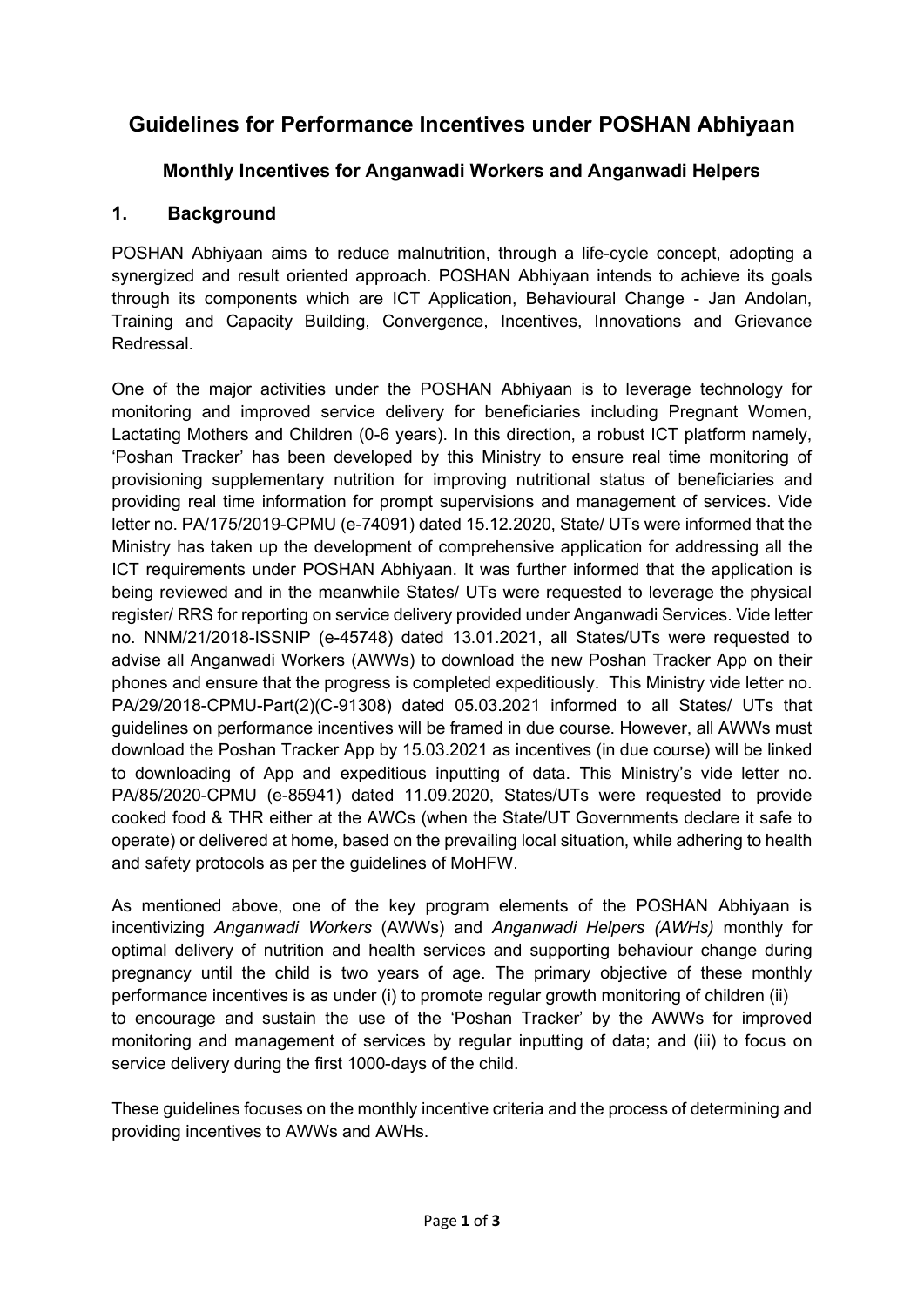#### **2. Incentive Criteria and Process of Assessment**

#### **Eligibility:**

Due to unforeseen circumstances during COVID-19 pandemic & phased development of Poshan Tracker application, different incentive criteria have been provided for incentivizing AWWs/AWHs for the period (i) from 01.04.2021 to 31.10.2021 and (ii) 01.11.2021 onwards.

#### **2.1 Monthly Incentive Criteria for AWWs and AWHs:**

#### **2.1.1 For the period from 01.04.2021 to 31.10.2021**

#### **AWWs**

- (i) Downloading of Poshan Tracker application and feeding of beneficiary data on the application.
- (ii) Distribution of THR to the eligible beneficiaries through Home Visit.

#### **AWHs**

(i) Providing assistance to AWW for distribution of THR during pandemic/ providing any other support services to the beneficiaries during COVID-19.

#### **2.1.2 For the period from 01.11.2021 onwards**

#### **AWWs**

- (i) **Growth monitoring:** The growth measurement Length/Height & weight is essential for all children to obtain their status as Normal, Underweight, SAM, MAM, Stunted and Wasted. The measurement should be done for at least 80% of children in 0-6 age group every month. Any child which is not measured in a particular month has to be compulsorily measured next month.
- (ii) **Home visits:** Completing at least 60 percent of home visits to pregnant women, lactating mothers and children upto two years of age as per the home visit scheduler.

**The above outlined criteria are the basic minimum milestones linked to essential services for pregnant women, lactating mothers and children under two years of age that are expected to be delivered by the AWW. The achievement of these criteria will be determined through the 'Poshan Tracker' application.** 

#### **AWHs**

(i) **Opening the AWC\***: Opening the AWC for at least 21 days in the month.

*(\*The achievement of this criteria will be determined on the basis of Anganwadi Centre (AWC) open and attendance of children reported on the Poshan Tracker application.)*